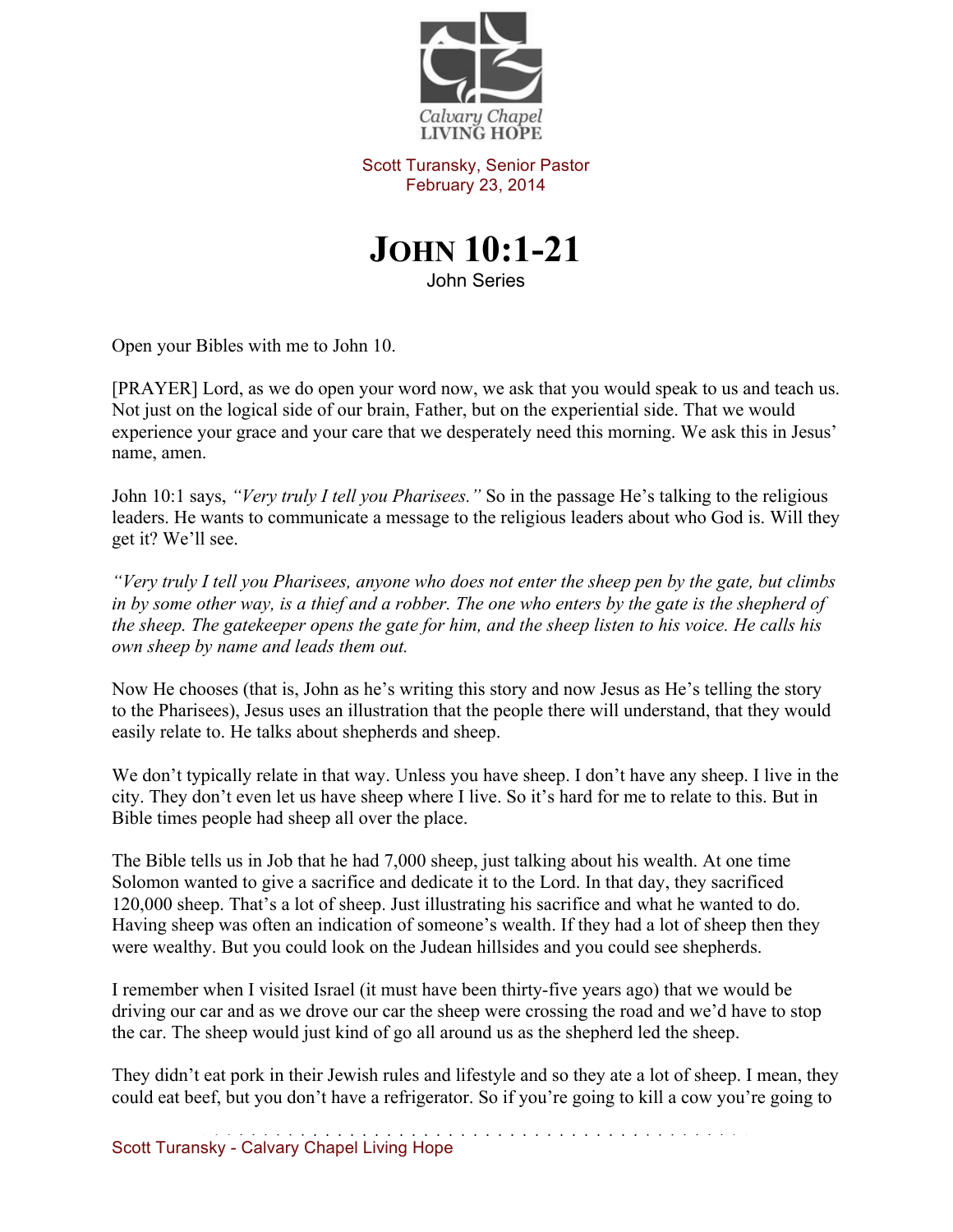have to feed 100 or more people. If you're going to have twenty to fifty people you could kill a sheep or you can share it with your neighbors. A goat – maybe twenty people. So whenever they killed a sheep it was an opportunity for lots of people to eat some food because you have to eat it within a couple of days for it not to go bad. So there was lot of sheep around.

If they looked on the hillsides they knew what sheep were, they knew what shepherds were all about. If you were to go to the Appalachians today, if Jesus were to go there, He would probably have chosen the idea of mining and talked about mining. If you go to Houston, Houston is known for its oil. Kansas City is known for their steaks. Southern California is known for their surfing. New Jersey, what are we known for? Snow.

I visited my brother this week in southern California with his son and daughter and wife. I had brought some chemical snow just to illustrate. I was saying, "What are you known for around here? In Houston they're known for oil and in Kansas City for steaks and for southern California surfing. Do you know what we're known for in New Jersey?" And my brother says, "Corruption." I don't know.

All I know is that Jesus chose this idea of a shepherd to describe what it was like to have a relationship with a sheep. He's going to describe this in such an intimate way, a beautiful picture of how the shepherd works with the sheep.

A shepherd had a very simple lifestyle. He had probably a string or a rope belt and in it would have a pouch that maybe had some dried fruit or maybe would have some stones that would go with a sling that was also in his pouch, maybe some oil. Often shepherds would have oil that they used when the sheep would go at it. Sometimes there would be an injury that would take place and the oil would help in that regard. He would often carry a rod, which was a small club or a small instrument, to protect and the staff to either use also as a weapon or to guide the sheep along. So the shepherd had these kinds of things as he would go along. As he did, he would lead the sheep along and guide them.

It's in the midst of that picture of the sheep that the psalmist writes Psalm 23. I think the reason we like Psalm 23 so much is because of the description of the intimate nature of the relationship between the shepherd and the sheep and the relationship that God has with us, that He cares for us in very personal ways.

Psalm 23 says, *The Lord is my shepherd, I lack nothing. He makes me lie down in green pastures, he leads me beside quiet waters, he refreshes my soul.* Maybe you came here today because you need your soul refreshed. You get that from the Shepherd.

*He guides me along the right paths for his name's sake.* Maybe you're here today because you just need guidance and you need the Lord to direct you. It's the Shepherd that provides that for you.

*Even though I walk through the darkest valley.* Maybe you're here today because you've got some real struggles that you're walking through and trying to figure out. In the midst of that we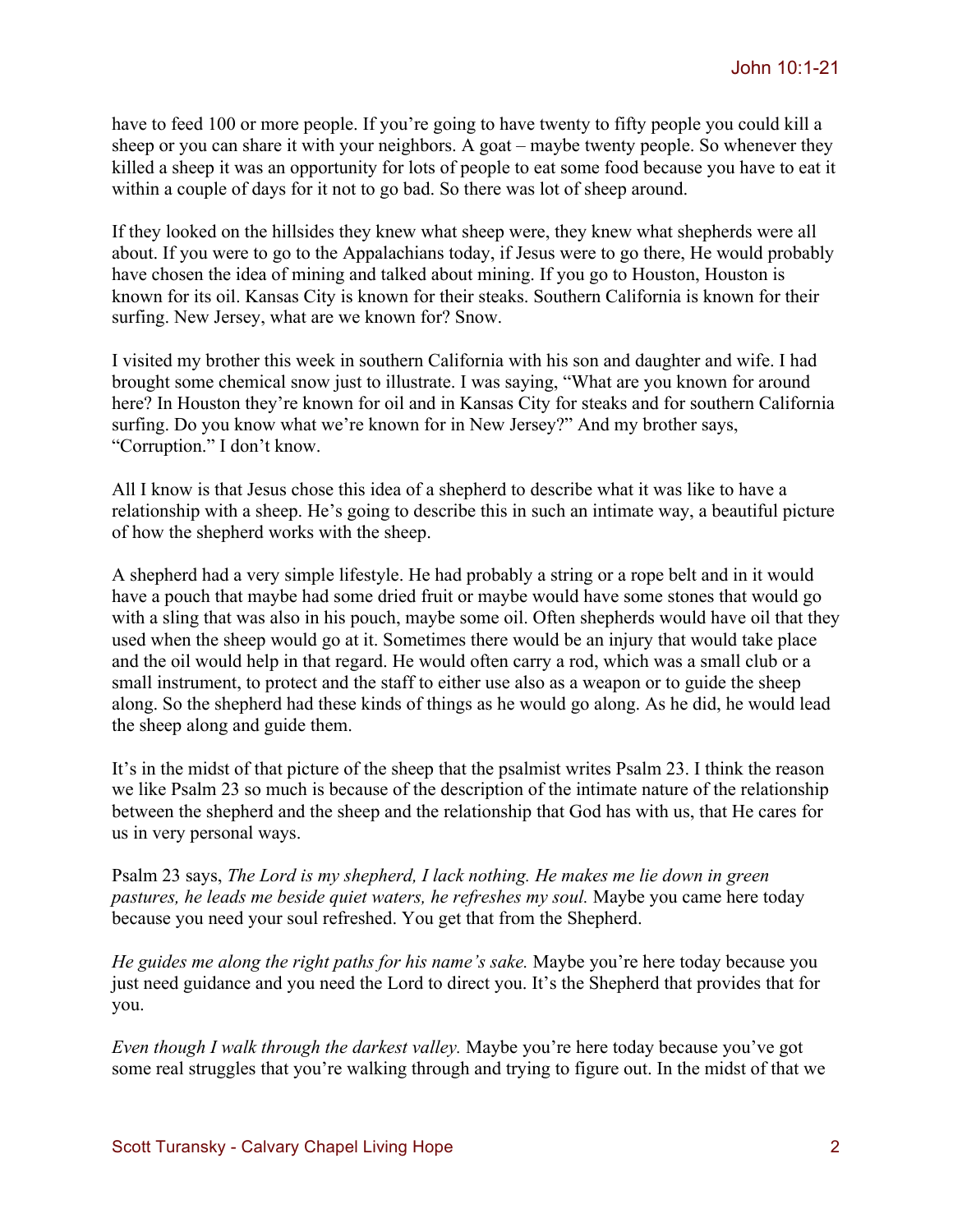just know that he says, *I will fear no evil, for you are with me; your rod and your staff, they comfort me.* The shepherd was linked to the sheep. There was this intimate close relationship.

In this story of John 10 we're introduced to more parts of the analogy. If you look at what we already read in John 10 it talks about the sheep pen. The sheep pen was either a makeshift sheep pen where they took some brambles and created a circle so that the sheep couldn't escape. Or sometimes it would be one that was more fixed, made out of stone where that may be closer to a city because the sheep pen was a place where all the shepherds could put their sheep.

Sometimes multiple shepherds would bring multiple flocks and they would all get into the sheep pen. Then the shepherds would go into town and they would leave the sheep in charge of someone there, maybe a hired hand. Sometimes there might be a gate on the pen. But often they're open and the shepherd or the person in charge would lay down in there or they would stand in the doorway. As they did then that would be the gatekeeper.

So he's talking about it in the verse. He says, *The one who enters by the gate is the shepherd of the sheep. The gatekeeper opens the gate for him, and the sheep listen to his voice. He calls his own sheep by name and leads them out.*

*He calls each one by name*. I love that picture. It says, *he leads them out.* You don't drive sheep like you do cattle; they're led out. That's the picture that they have. So the shepherd's leading the sheep out of wherever they are, taking them, and leading them from one place to another. And they know his voice and they follow. That relationship is the same kind of relationship we have with our Good Shepherd – we know His voice, we hear Him calling, we respond to Him, and we appreciate that.

Look at verse 4. "*When he has brought out all his own, he goes on ahead of them, and his sheep follow him because they know his voice. But they will never follow a stranger; in fact, they will run away from him because they do not recognize a stranger's voice."* 

There's a contrast being made between the shepherd and the stranger. The stranger is the one whose voice the sheep don't recognize. So what we need to do is we need to recognize the voice of God. We want to follow Him. We don't want Him to be a stranger to us. But when we get to know Him, that's a very comforting voice.

He calls out to us and He says, "Wow. You just look like you're spiritually dehydrated. Let me give you some water. Come over here to some quiet waters. Wow. You look like you're famished. You need some food. Let me nurture you with some food," and so He gives us that food. Or He says, "Oh, you're getting a little close to the edge over there. Come back from the edge." And so the Shepherd's voice protects us, it guides us, it leads us. It says, "Come on. Spend some time with me. Come over here and be with me." That's the voice of the Shepherd.

I think that we all need to listen to the voice of the Shepherd calling us. "Come away. Come away from your busy schedule. Come away from the frustrations of life. Come away from the anxiety that you experience and get to know me. Spend some time with me so that I can restore your soul so that I can provide you for what you need."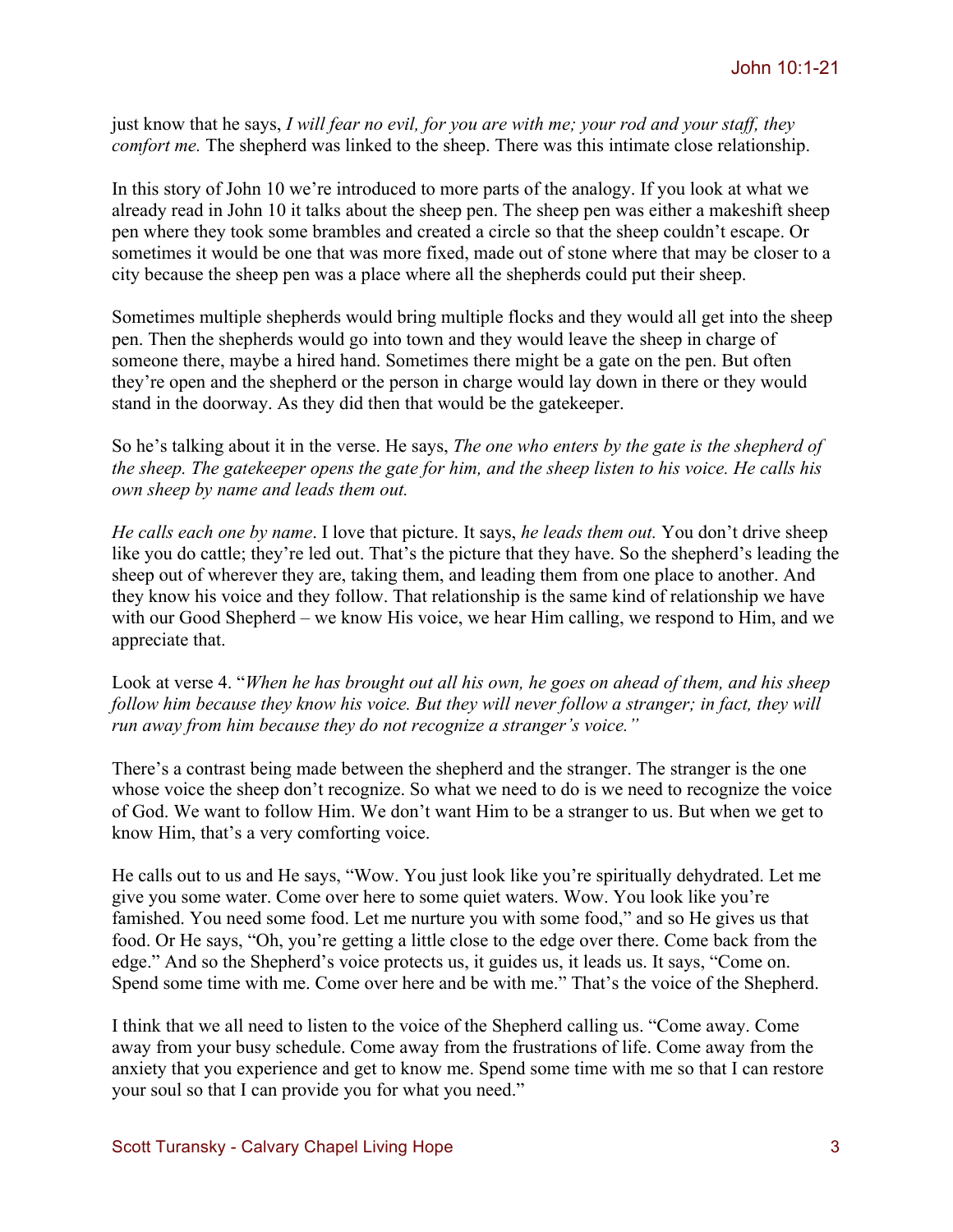If you had multiple flocks inside of the sheep pen then the shepherd comes and calls, and only the sheep from that shepherd are going to come out. That's how they would separate the flocks because they know the shepherd's name. That's the illustration that's given there, the name.

You see there, He knows the name of every sheep. The idea here is that God personally cares for you and me. He knows my name. My name is Scott. I think we have at least three or four generations of Franks here. What is it, four generations here? We've got Frank and Frankie and his dad, Frank, and the grandfather's name is Frank too. The name is important.

My son, Ben, and his wife, Galan, are going to have a baby and this week we found out that it's going to be a girl. So Carrie says, "Do you have a name that you're thinking of?" Ben says, "Yeah. We're going to name him Baby Bama Turanksy." I'm thinking, "I'm not sure about that."

I asked him later, "Do you really have a name?" And he says, "Yeah." He told me the name that they're thinking of for this baby right now. It's just fun. The name is important.

God knows your name. That's the idea. There's this personal relationship that's there. When He calls your name, you come.

Now the shepherds often would have a particular call and this call that they had the sheep knew. When I was a boy there were four kids in our family and my dad had a whistle. I don't mean a whistle that he carried, a whistle that he made with his mouth. So if we were somewhere in a mall or the fairgrounds or we were in the church or somewhere, when we heard my dad whistle we'd come running because we knew. Everybody else is going, "What's that?" They don't know it. They don't know anything about that. But I heard it. It was a message, a personal message from my father calling me to come.

As I was doing my research this week I found a shepherd calling the sheep. I'm going to play a video for you of the shepherd calling the sheep in the fog. He's calling them with words that we don't even recognize, but I want you to see the sheep coming. As I was playing it before the service, Peter's saying, "Look! Look! A sheep's not coming there. He must not be the same sheepfold there."

Watch the shepherd call his name.

[Video – Scott talking under video] Here they come. He's got the food on his back. They're running.

So Jesus uses this very personal illustration, figure of speech. Notice verse 6: *Jesus used this figure of speech, but the Pharisees did not understand what he was telling them.* Why? Why couldn't they understand? Maybe they had a view of God that prevented them from understanding. Maybe they had a view of God as distant or a judge or the lawgiver. Maybe they didn't have a picture of God as this personal God.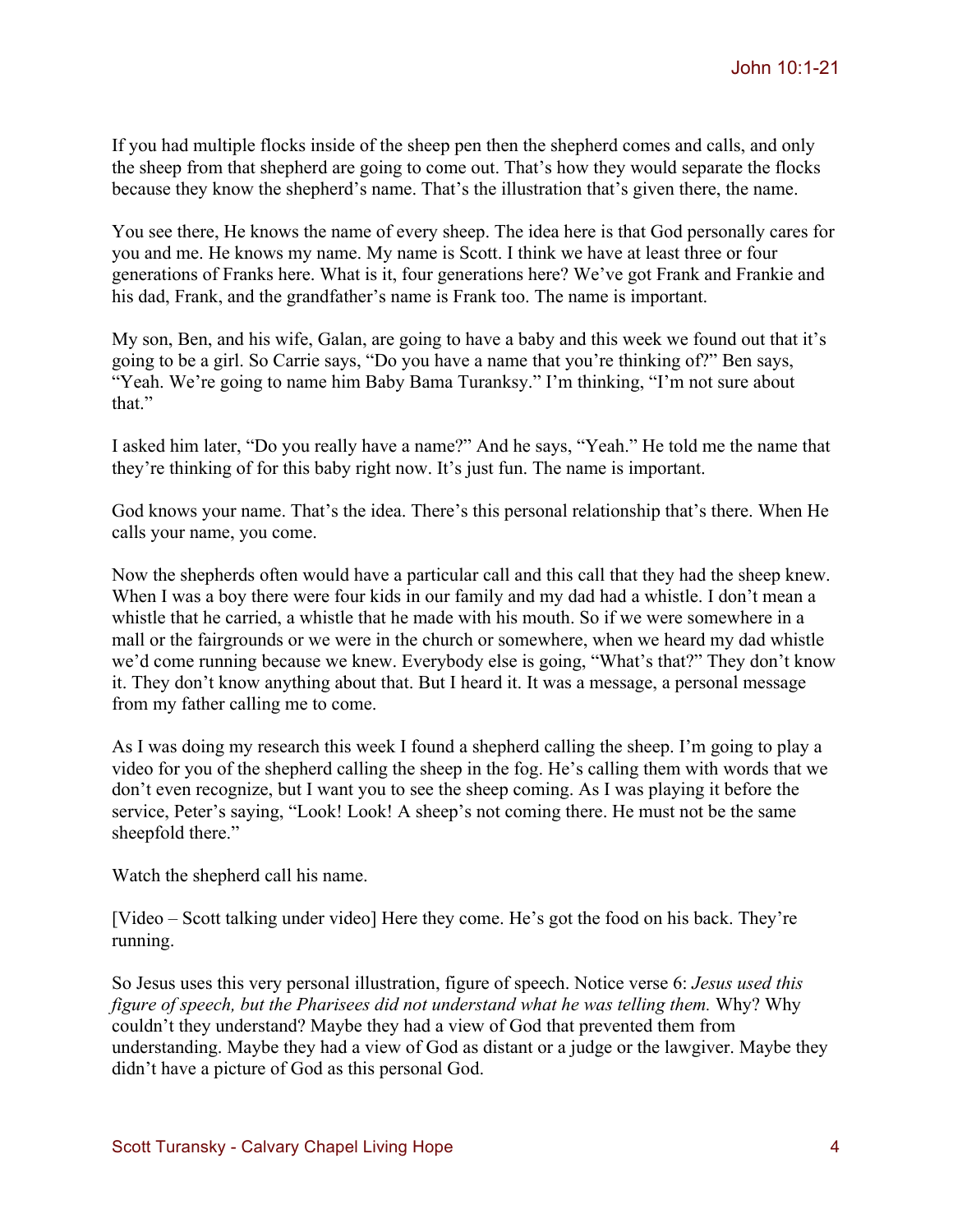Today if you're here and you don't have a personal picture of God, you want to do that. You want to understand that God personally cares for you. He knows your name. He's concerned about you personally. The key word here is that He cares about us.

Verse 7: *Therefore Jesus said again, "Very truly I tell you, I am the gate for the sheep. All who have come before me are thieves and robbers, but the sheep have not listened to them. I am the gate; whoever enters through me will be saved. They will come in and go out, and find pasture. The thief comes only to steal and kill and destroy; I have come that they may have life, and have it to the full.*

In this verse Jesus is providing a contrast between the shepherd and a thief and robber. We already saw the contrast between the stranger – the sheep won't know his voice. He's a stranger. And now we see the contrast being made between the thief or the robber and the shepherd. The thief's desire is to take advantage of the sheep and sometimes provides probably enticing elements that the sheep would go after.

I can think in our own lives that there are some habits that we find ourselves in that appear to be very attractive. But in the end the attraction leads to these words in verse 10. They *steal* our joy. They *kill* our peace. They *destroy* our lives. *The thief comes only to steal and kill and destroy; I have come that they may have life, and have it to the full.* 

There's this picture of the shepherd that says, "I care for the sheep. I care for each one of you."

Again, in my research I was looking at the whole idea of the shepherd. I came to that passage that you've heard of and that you know in Luke 15 where Jesus is talking to the tax collectors and sinners. These are the bad guys and He wants to illustrate to them how much God cares about them independently, individually. So He tells a story about a shepherd.

He says a shepherd had a hundred sheep and one of the sheep gets lost. So he leaves the ninetynine and goes after the one who's lost. If you look in Luke 15 the idea is that he finds him so that he can repent. The word *repent* is there which means that the sheep went and did the wrong thing. Just like the tax collectors and sinners – they did the wrong thing. So the sheep gets lost because he went the wrong way. He disobeyed God, he disobeyed the shepherd. He went away from where he was supposed to be.

The passage says (as He's talking the sinners and the tax collectors) that the shepherd goes and finds him, puts him on his shoulder, and brings him back to the fold. That's a very personal shepherd.

God cares for each one of us. He knows your name. He knows your needs. He knows everything about you. He comes and He shares, He collects us, He gets us, and He brings us back. And He offers us this life *to the full.* I really like that word because I think a lot of people have life, but they don't have the fullness of life, this abundant life that we could have.

I don't want you to think today that if you come to Jesus all your problems are going to be over. But I do want you to know that you will have someone who will carry you through those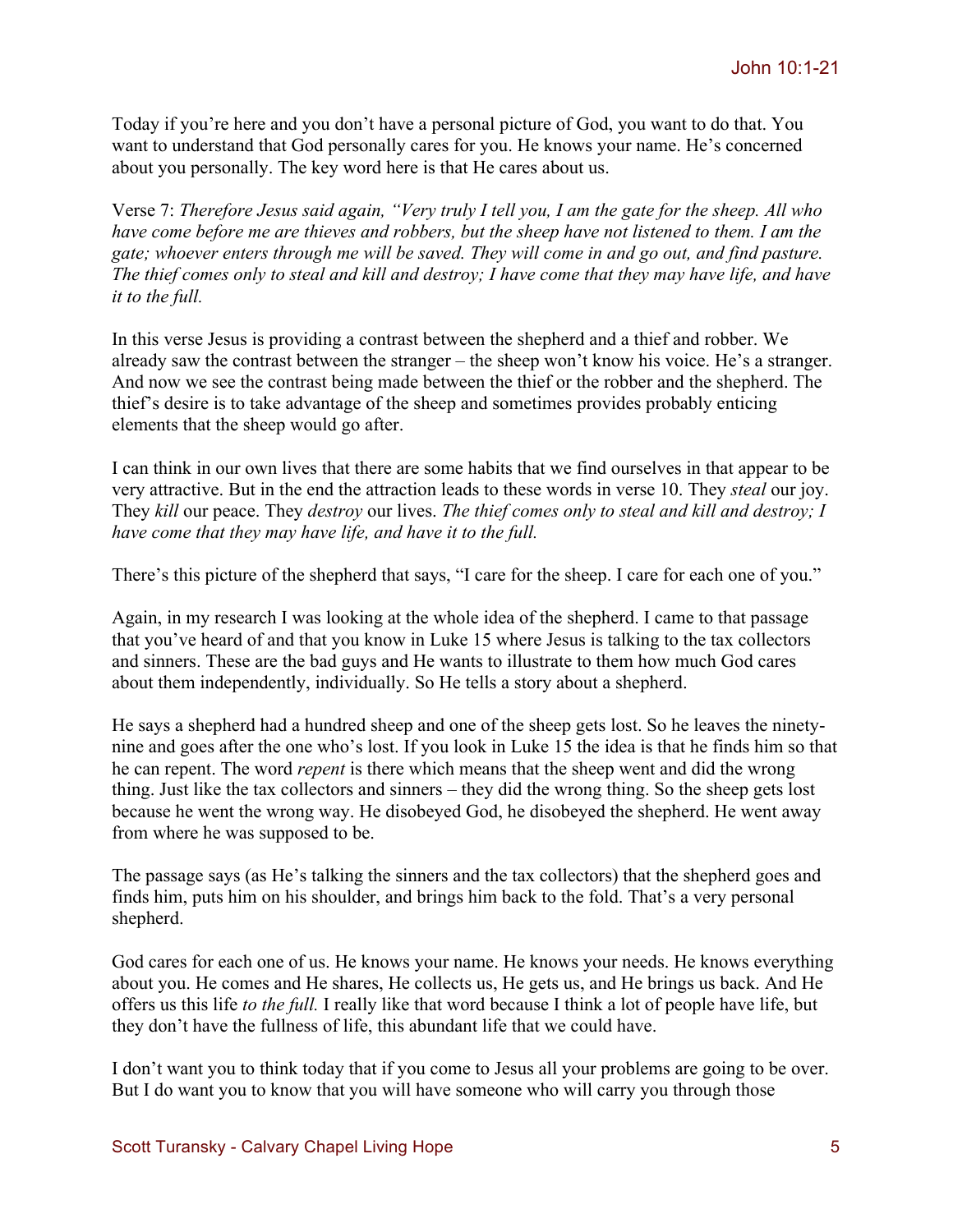problems as you go through because God cares. He cares intimately about each sheep that's there.

He continues in verse 11. He says, *"I am the good shepherd. The good shepherd lays down his life for the sheep.*" Now we're going to come to another comparison. We have the shepherd versus the (verse 12) *hired hand is not the shepherd and does not own the sheep. So when he sees the wolf coming, he abandons the sheep and runs away.* When time for wolf fighting comes, forget it. I'm just paid help here and they don't pay me enough to do this job. So I'm getting out of there. *Then the wolf attacks the flock and scatters it. The man runs away because he is a hired hand and cares nothing for the sheep.*

Verse 14 starts: *"I am the good shepherd."* Jesus is not a hired hand. He's trying to say, "I am different from a stranger. I am different than the thief or the robber. I'm different than the hired hand. I'm the shepherd." And the difference between the hired hand and the shepherd is what? The level of care. The hired hand is willing to care to a certain point. As long as he's getting paid he'll care. There's a point in which the wolf comes and he says forget it. But the shepherd goes far beyond that and he cares.

You just have to understand that in your own personal relationship with God that God goes far beyond what you might expect. He cares about you in a very personal way. Cares. That's the word. That's where I get today the application for my own heart. That God cares about me, He cares about you, and the Shepherd is known for that care. That's the real message of Psalm 23 or John 10.

In 1 Peter 5:7 we have another verse and that verse says the same kind of thing, that we can *cast all our anxiety on him because he cares for you*. That means we can take our cares – it's a different word for care, this word *anxiety*, but it has the idea that the concerns that bother us, we can take all those concerns that we have and we can cast them. Where do we cast them to? We cast them on Him. Why? Because He cares personally about us. He takes those things and He then carries them.

Back to John 10. *I know my sheep and my sheep know my voice— just as the Father knows me and I know the Father—and I lay down my life for the sheep.* Jesus died. He was crucified for us because He cared so much.

Verse 16: *I have other sheep that are not of this sheep pen.* What a fascinating statement and a good reminder to all of us. *I must bring them also. They too will listen to my voice, and there shall be one flock and one shepherd. The reason my Father loves me is that I lay down my life only to take it up again. No one takes it from me, but I lay it down of my own accord. I have authority to lay it down and authority to take it up again. This command I received from my Father."*

There are other sheep pens. I think it's very important for us always to remember that. Sometimes someone may come to Calvary here for a while and then go off. I don't want you to ever think, "Oh, that person must not be spiritual because they didn't stick here with our church." No. Godly people leave our church at times. They go to another sheep pen. There are other godly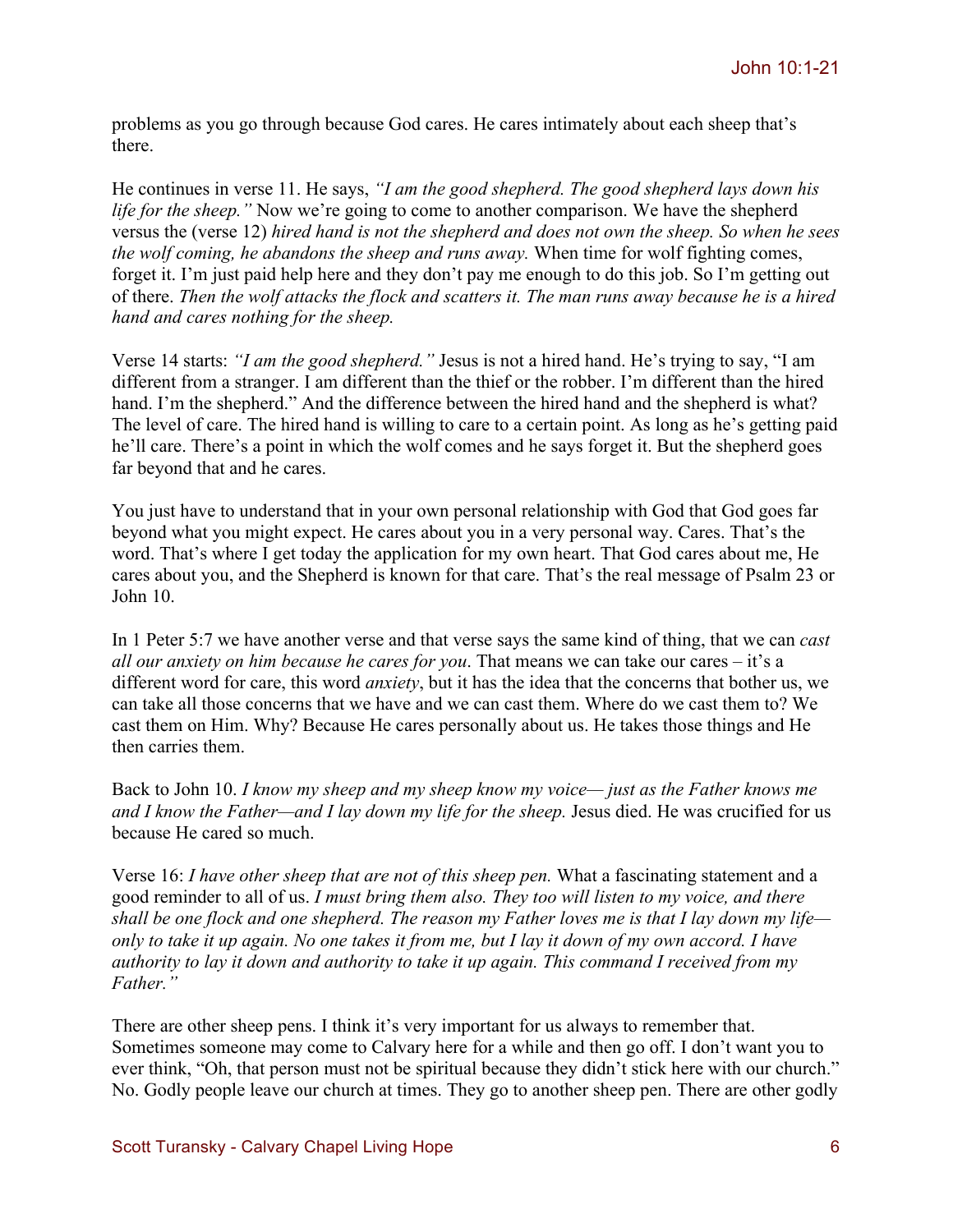churches in this area who are teaching the word or helping the people to grow. We consider it an honor to stand in the same community with other sheep pens, other churches, other leaders that are serving the Lord. It is a privilege for us to do that.

I don't know how long you'll be at this sheep pen. Maybe you don't even know how long you'll be at this sheep pen. But for the length of time that you're here, I want to care for you. The reason I use the same word that we're talking about the Shepherd is because God calls pastors "under-shepherds." There's a chief shepherd, Jesus. But then He calls under-shepherds are pastors. That's what it means to care for sheep – pastor. That's what He calls us. So it's my desire, as long as God has you here in this particular sheep pen, to care for you.

We're going to care for each other. We're going to grow together in this sheep pen. And then when you're sent out to another sheep pen, you're going to go out, I hope, with greater maturity than you had when you came. God is going to build into you some great things while you're here. That is my desire.

We always must remember that there are other sheep pens out there and the humility then in our own representation before God that we are only a piece of the big thing that God is doing. For a period of time we have the privilege of walking next to each other as we serve the Lord and grow together. That is our desire as we move forward.

Verse 19: *The Jews who heard these words were again divided. Many of them said, "He is demon-possessed and raving mad. Why listen to him?"*

*But others said, "These are not the sayings of a man possessed by a demon. Can a demon open the eyes of the blind?"*

See, that's what a gate does or a door does. It divides. It separates one from the other. God beckons us to come through the door and enjoy who He is. So God is painting in human colors a very important picture of who He is in this passage in the gospel of John.

Now if you're just joining with us as we study the gospel of John, I'd encourage you to go back to the beginning of the book and read every one of the chapters up to John 10. The reason I say that is because the purpose of the book, the gospel of John is to convince of us something. It's to convince us that we can all believe in God or believe in Jesus as God. It's one of the four gospels, but the purpose of this particular gospel is to draw us to belief in Him. Belief – that is, to put our trust in Him in order to enjoy who He is.

I think I'm going to stop there and we'll pick up the rest of this in verse 22 and following next week as we talk about Hanukah. That's what it says. *Then came the Festival of Dedication.*  That's Hanukah. Because I just want to leave you with this idea today about the care that God has for each of us.

If you've come here today and you've never accepted Jesus Christ as your Lord and Savior, you're going to want to do that right away. Because you enter into a sheep relationship with a